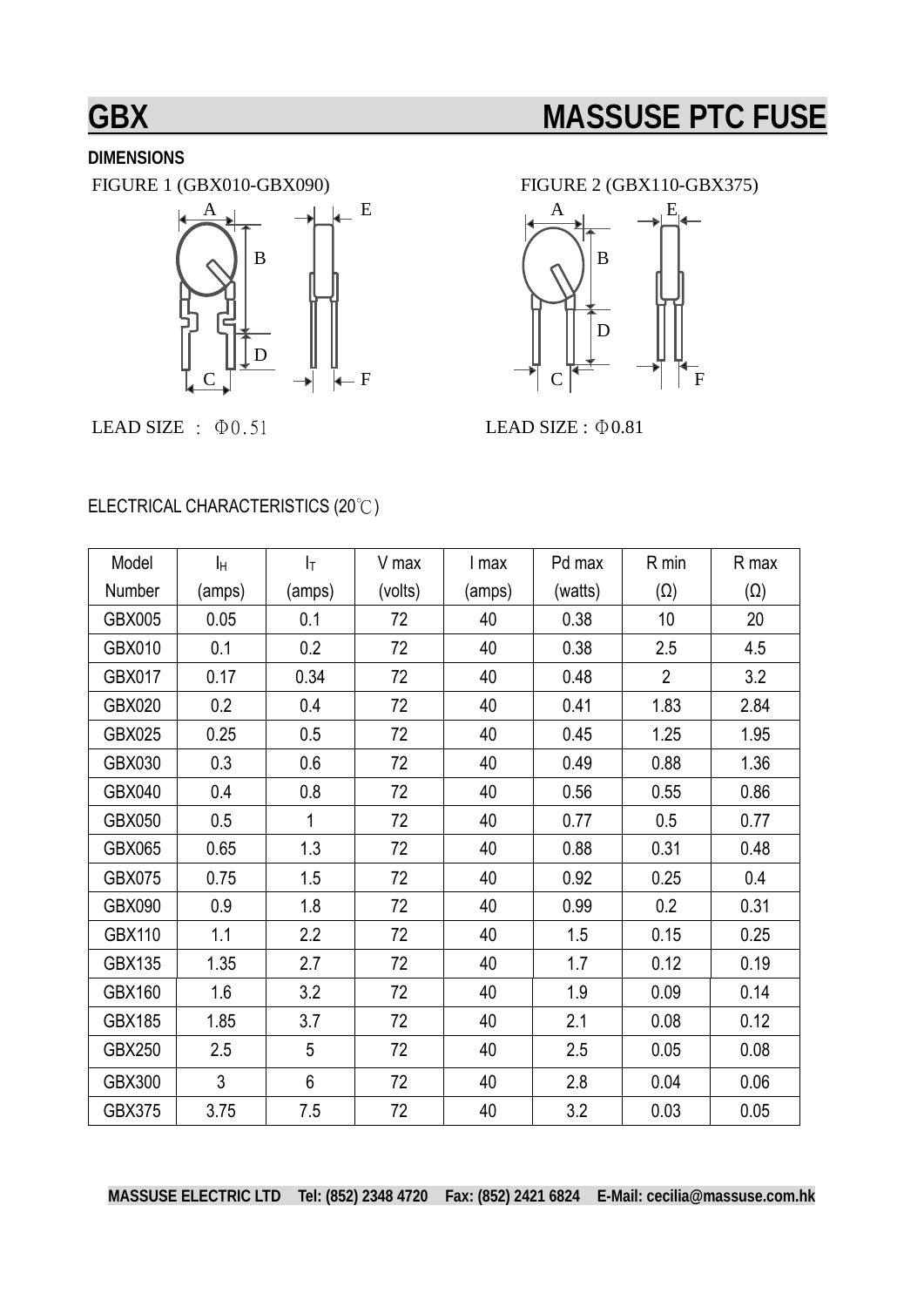#### ENVIRONMENTAL SPECIFICATIONS

| <b>Test</b>        | Conditions                                  | <b>Change Resistance</b> |  |
|--------------------|---------------------------------------------|--------------------------|--|
| Passive aging      | 70°C, 1000 hours                            | ±5%                      |  |
|                    | 85°C, 1000 hours                            | ±5%                      |  |
| Humidity aging     | 85°C, 85% R.H. 1000 hours                   | ±5%                      |  |
| Thermal shock      | $125^{\circ}$ C, $-55^{\circ}$ C (10 times) | ±5%                      |  |
| Solvent resistance | <b>YG108F</b>                               | <b>No</b>                |  |
|                    |                                             |                          |  |
|                    |                                             |                          |  |
|                    |                                             |                          |  |
|                    |                                             |                          |  |
|                    |                                             | change                   |  |

#### DIMENSIONS (mm)

| Model         | $\underline{A}$ | $\overline{\mathsf{B}}$ | $\overline{C}$ | $\overline{\mathsf{D}}$ | E    | E    |
|---------------|-----------------|-------------------------|----------------|-------------------------|------|------|
| Number        | Max.            | Max.                    | Typ.           | Min.                    | Max. | Typ. |
| <b>GBX005</b> | 7.4             | 12.7                    | 5.1            | 7.6                     | 3.1  | 1.1  |
| GBX010        | 7.4             | 12.7                    | 5.1            | 7.6                     | 3.1  | 1.1  |
| <b>GBX017</b> | 7.4             | 12.7                    | 5.1            | 7.6                     | 3.1  | 1.1  |
| <b>GBX020</b> | 7.4             | 12.7                    | 5.1            | 7.6                     | 3.1  | 1.1  |
| <b>GBX025</b> | 7.4             | 12.7                    | 5.1            | 7.6                     | 3.1  | 1.1  |
| GBX030        | 7.4             | 13                      | 5.1            | 7.6                     | 3.1  | 1.1  |
| <b>GBX040</b> | 7.6             | 13.5                    | 5.1            | 7.6                     | 3.1  | 1.1  |
| <b>GBX050</b> | 7.9             | 13.7                    | 5.1            | 7.6                     | 3.1  | 1.1  |
| GBX065        | 9.7             | 14.5                    | 5.1            | 7.6                     | 3.1  | 1.1  |
| <b>GBX075</b> | 10.4            | 15.2                    | 5.1            | 7.6                     | 3.1  | 1.1  |
| <b>GBX090</b> | 11.7            | 15.8                    | 5.1            | 7.6                     | 3.1  | 1.1  |
| <b>GBX110</b> | 13              | 18                      | 5.1            | 7.6                     | 3.1  | 1.1  |
| <b>GBX135</b> | 14.5            | 19.6                    | 5.1            | 7.6                     | 3.1  | 1.1  |
| <b>GBX160</b> | 16.3            | 21.3                    | 5.1            | 7.6                     | 3.1  | 1.1  |
| <b>GBX185</b> | 17.8            | 22.9                    | 5.1            | 7.6                     | 3.1  | 1.1  |
| <b>GBX250</b> | 21.3            | 26.4                    | 10.2           | 7.6                     | 3.1  | 1.1  |
| <b>GBX300</b> | 24.9            | 30                      | 10.2           | 7.6                     | 3.1  | 1.1  |
| <b>GBX375</b> | 28.5            | 33.5                    | 10.2           | 7.6                     | 3.1  | 1.1  |

**MASSUSE ELECTRIC LTD Tel: (852) 2348 4720 Fax: (852) 2421 6824 E-Mail: cecilia@massuse.com.hk**